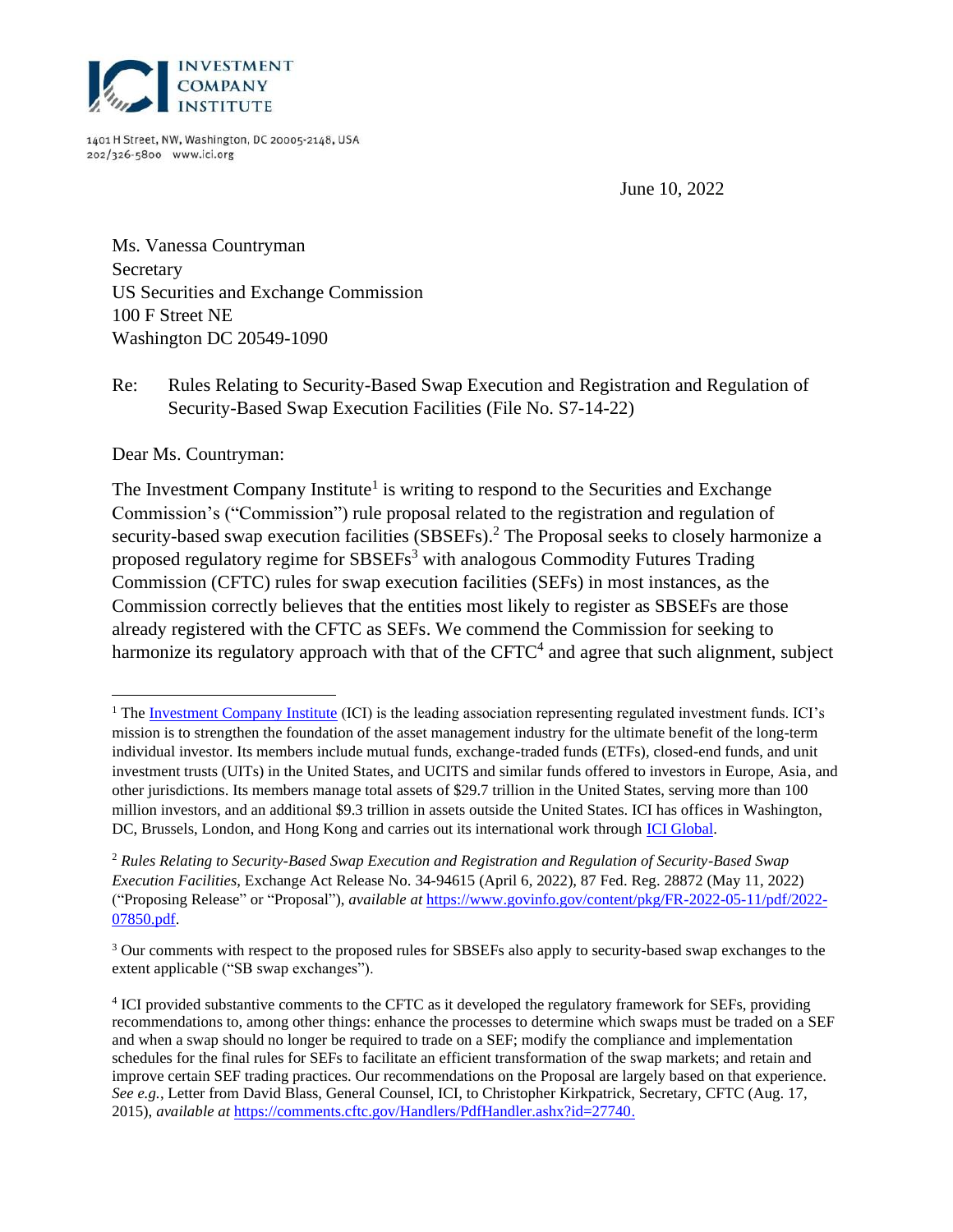[Ms. Vanessa Countryman](#page-0-0) June 10, 2022 Page 2 of 16

to our recommended modifications, will facilitate efficiencies for market participants, many of whom have already developed systems, policies, and procedures to comply with the CFTC's regulatory framework for SEFs. Among other aspects, we support the Commission's proposed prohibition of post-trade name give-up,<sup>5</sup> as well as the impartial access requirements for SBSEFs.<sup>6</sup> Our members have found that such rules have improved competition, fairness, liquidity, and efficiency in the swap markets. We anticipate the same benefits will result in the SB swap markets if the Commission adopts analogous rules for the SBSEF regime.

Notwithstanding our support, we recommend that the Commission take a sequential approach to implementing the SBSEF framework by clarifying that only SB swaps subject to mandatory clearing will be eligible for "made available to trade" (MAT) determinations. We also offer several recommendations to strengthen the proposed MAT determination process, which largely mirrors the CFTC's existing process. In brief, we recommend that the Commission:

- enhance and mandate consideration of all MAT factors, and establish a robust process and standards for determining that an SB swap is no longer available to trade;
- establish a 30-day public comment period for all proposed MAT determinations and provide a compliance period of at least 90 days for implementation; and
- create an advisory board to help facilitate the process.

We also provide recommendations on aspects of the proposed methods of execution for required transactions, including the exception for block trades, and request guidance on the use of preexecution communications. Additionally, we provide a recommendation on the cross-border application of the Commission's proposed framework. We discuss these recommendations further below.

<sup>5</sup> *See* Proposing Release at 28897 (Proposed Rule 815(f)). ICI previously supported an analogous CFTC proposal to prohibit post-trade name give up for swaps that are executed anonymously on SEFs and that are intended to be cleared. *See* Letter from Sarah Bessin, Associate General Counsel, ICI, to Christopher Kirkpatrick, Secretary, CFTC (Mar. 2, 2020), *available at* [https://comments.cftc.gov/Handlers/PdfHandler.ashx?id=29092.](https://comments.cftc.gov/Handlers/PdfHandler.ashx?id=29092)

<sup>&</sup>lt;sup>6</sup> We have previously noted that, based on our members' experience with CFTC-registered SEFs, some trading platforms in institutional markets seek to limit membership to certain classes of market participants, such as bank SB swap dealers. The proposed impartial access requirements would help ensure that investment advisers to regulated funds will be able to participate in these markets, accessing the pricing and other market information that may be available on SBSEFs, which would increase transparency in the derivatives market. Such requirements will also allow a broad range of market participants to transact on SBSEFs, which may lead to new participants, such as electronic market makers, entering the SB swap markets. Letter from Susan Olson, General Counsel, ICI, to Christopher Kirkpatrick, Secretary, CFTC (Mar. 12, 2019), *available at* [https://comments.cftc.gov/Handlers/PdfHandler.ashx?id=28855.](https://comments.cftc.gov/Handlers/PdfHandler.ashx?id=28855)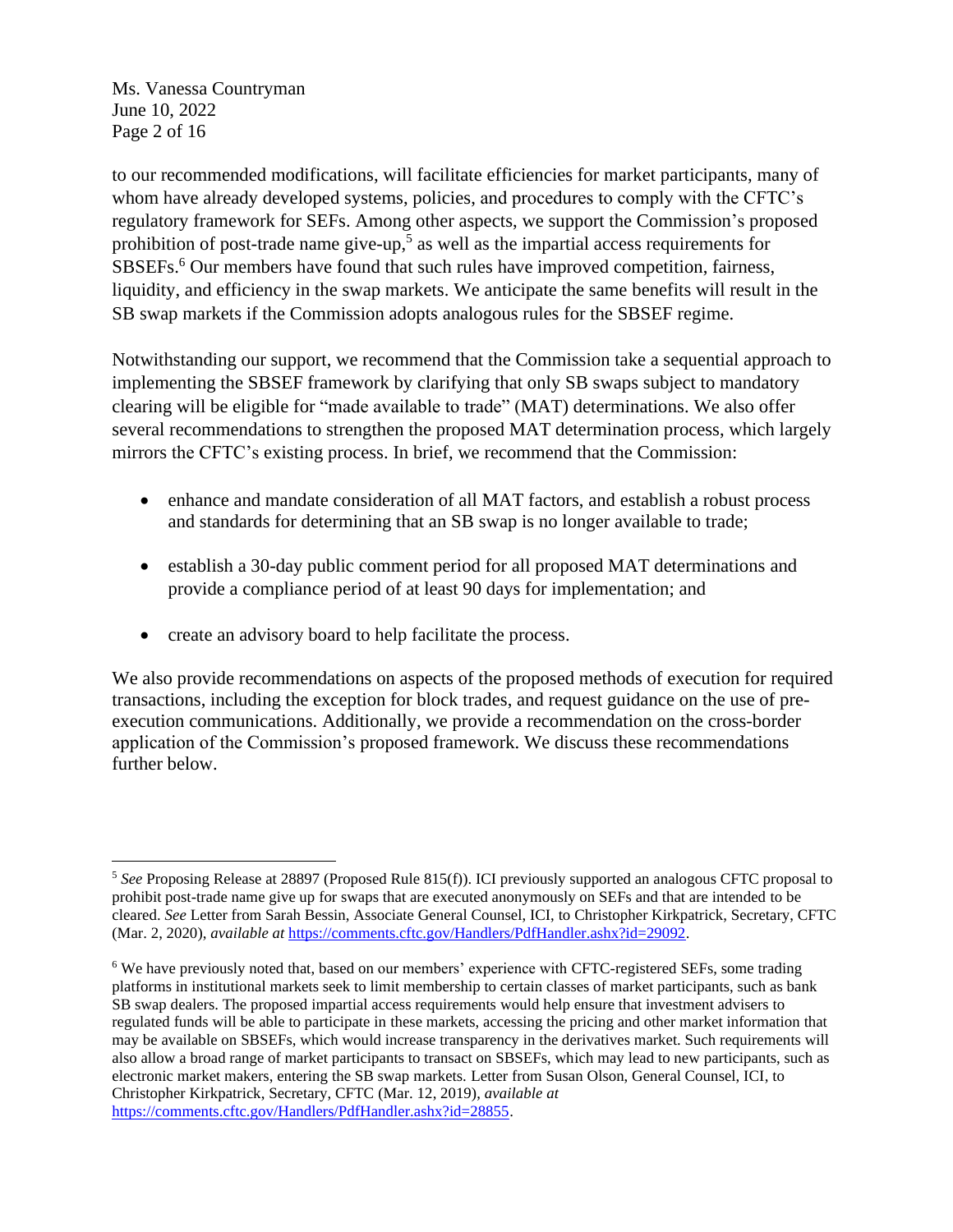[Ms. Vanessa Countryman](#page-0-0) June 10, 2022 Page 3 of 16

#### I. Background

US-registered investment companies, including mutual funds, ETFs and other funds that are regulated under the Investment Company Act of 1940 ("registered funds"), and non-US regulated funds (together with registered funds, "regulated funds" or "funds") rely on their investment adviser to invest fund assets and implement their investment objectives and strategies. Fund advisers use a variety of different instruments, including SB swaps, to manage funds' investment portfolios. For example, a portfolio manager may use SB swaps to hedge a regulated fund's positions, equitize the regulated fund's cash that it cannot immediately invest in direct equity holdings, manage the regulated fund's cash positions, and adjust portfolio duration, all in accordance with the investment objectives stated in the fund's prospectus.

ICI and its members have a strong interest in the regulation of SBSEFs and their trading practices. ICI members currently utilize CFTC-registered SEFs for trading of interest rate swaps and credit default swaps (CDS) and will likely use SBSEFs to execute SB swaps on behalf of their fund clients. These SB swaps will likely include those that become subject to the proposed trade execution requirement (*i.e.*, are required to trade on or subject to the rules of an SBSEF)<sup>7</sup> as well as SB swaps that ICI members may voluntarily choose to execute through an SBSEF.

### II. The Commission Should Take a Sequential Approach in Implementing the SBSEF **Framework**

ICI strongly recommends that the Commission clarify that the scope of eligible SB swaps for a MAT determination is limited to only those that have already been determined to be subject to mandatory clearing. The Commission itself acknowledges that the "benefits and costs associated with the trade execution requirement would not materialize unless and until the Commission makes mandatory clearing determinations."<sup>8</sup> As proposed, however, an SB swap transaction must be executed on an SBSEF upon the later of: (1) 30 days after a MAT determination for that SB swap is approved or certified; and (2) a determination by the Commission that the SB swap is required to be cleared under Section 3C(a) of the Securities Exchange Act of 1934 ("Exchange Act"), or any later compliance date that the Commission establishes as a term or condition of such determination, or following a stay and review of such determination. This suggests that a clearing determination for an SB swap could occur after a MAT determination.

Our recommended sequential approach would harmonize the Commission's approach with that of the CFTC, which has explicitly stated that it will *only* review MAT submissions for swaps that are already subject to a clearing requirement. The CFTC viewed this approach as consistent with

<sup>7</sup> *See* Proposed Rule 816.

<sup>8</sup> Proposing Release at 28947. The Commission similarly states that proposed Rule 816 "would establish procedures for an SBSEF to make an SBS available to trade (*assuming it is also subject to the clearing requirement*), thereby activating the trade execution requirement with respect to that SBS." *Id*. at 28898 (emphasis added).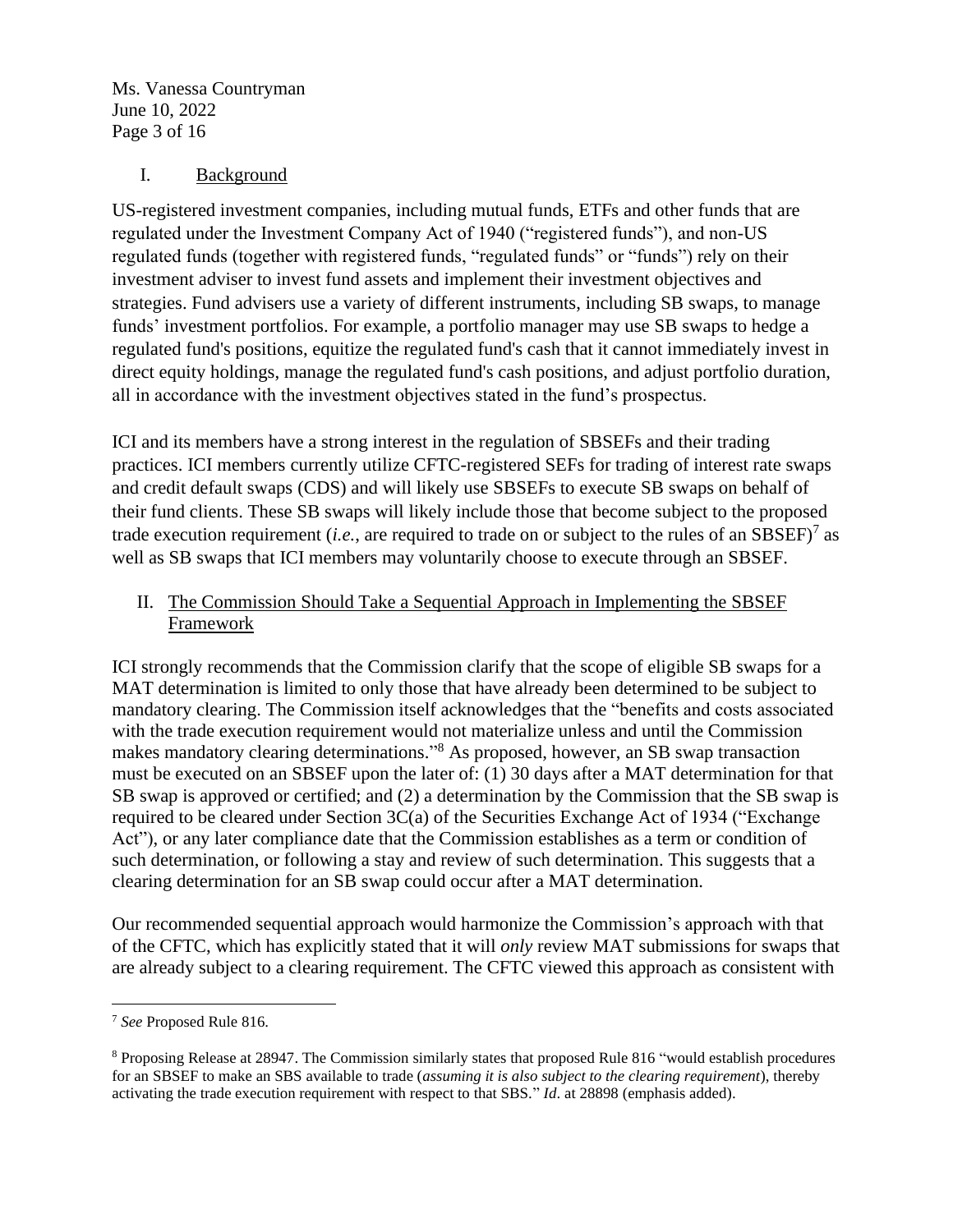[Ms. Vanessa Countryman](#page-0-0) June 10, 2022 Page 4 of 16

the statutory trade execution requirement under the Commodity Exchange Act.<sup>9</sup> Given that Section 3C of the Exchange Act includes identical language with respect to SB swaps, we believe that the Commission should adopt the same approach.<sup>10</sup>

Identifying the products that must be cleared first would benefit market participants by signaling that they may need to onboard to an SBSEF and trade certain SB swaps through prescribed methods of execution. It would also help to focus the assessment of which SB swaps would be liquid enough for trading on an SBSEF. Absent a prior clearing determination, a MAT determination would not provide market participants with legal and operational certainty. The lack of a prior clearing determination also may disincentivize market participants from providing meaningful public comment regarding a proposed MAT determination, as there would remain significant uncertainty about the likelihood of the SB swap ultimately becoming subject to mandatory execution. Further, we believe that a sequential approach would also avoid potential delays to implementing the overall SBSEF framework.

### III. The Commission Should Not Mirror the CFTC's Approach to the MAT Process

We urge the Commission to not adopt a MAT determination process that is based on the current CFTC process. Unfortunately, the Commission proposes a mechanism for MAT determinations for SB swaps that is virtually identical to the CFTC's MAT process for swaps. The implications of an SB swap being "made available to trade" are significant, given that such an SB swap could *only* be traded on an SBSEF through prescribed methods of execution (*i.e.*, an order book or RFQ system) that are intended to increase pre-trade transparency. While we support the goals of promoting pre-trade transparency, we emphasize that a process that does not properly assess liquidity would be disruptive to the SB swap market, which is smaller than other swap markets.<sup>11</sup>

ICI as well as other commenters have consistently expressed concerns about the CFTC's existing MAT process for interest rate swaps and credit default swaps.<sup>12</sup> Most recently, the Market Structure Subcommittee of the CFTC's Market Risk Advisory Committee issued a report

<sup>9</sup> *See Process for a Designated Contract Market or Swap Execution Facility to Make a Swap Available to Trade, Swap Transaction Compliance and Implementation Schedule, and Trade Execution Requirement Under the Commodity Exchange Act*, 78 Fed. Reg. 33606, 33609 (June 4, 2013), *available at* [https://www.govinfo.gov/content/pkg/FR-2013-06-04/pdf/2013-12250.pdf.](https://www.govinfo.gov/content/pkg/FR-2013-06-04/pdf/2013-12250.pdf)

<sup>&</sup>lt;sup>10</sup> Based on this approach, the initial MAT determinations submitted to the CFTC in the fall of 2013 were limited to interest rate and credit default swaps that had already become subject to the clearing requirement in August 2012. This sequence was beneficial to market participants because it gave them time to transition to mandatory clearing and to assess which swaps could be subject to a MAT determination. *See* CFTC, Swaps Made Available to Trade Determination, [https://sirt.cftc.gov/sirt/sirt.aspx?Topic=%20SwapsMadeAvailableToTradeDetermination.](https://sirt.cftc.gov/sirt/sirt.aspx?Topic=%20SwapsMadeAvailableToTradeDetermination)

<sup>11</sup> *See* Proposing Release at 28875.

<sup>12</sup> *See, e.g.*, Letter from David Blass, General Counsel, ICI, to Christopher Kirkpatrick, Secretary, CFTC (Aug. 17, 2015), *available at* [https://comments.cftc.gov/Handlers/PdfHandler.ashx?id=27740;](https://comments.cftc.gov/Handlers/PdfHandler.ashx?id=27740) Letter from Karrie McMillan, General Counsel, ICI, to David A. Stawick, Secretary, CFTC (Feb. 13, 2012), *available at* [https://comments.cftc.gov/Handlers/PdfHandler.ashx?id=23847.](https://comments.cftc.gov/Handlers/PdfHandler.ashx?id=23847)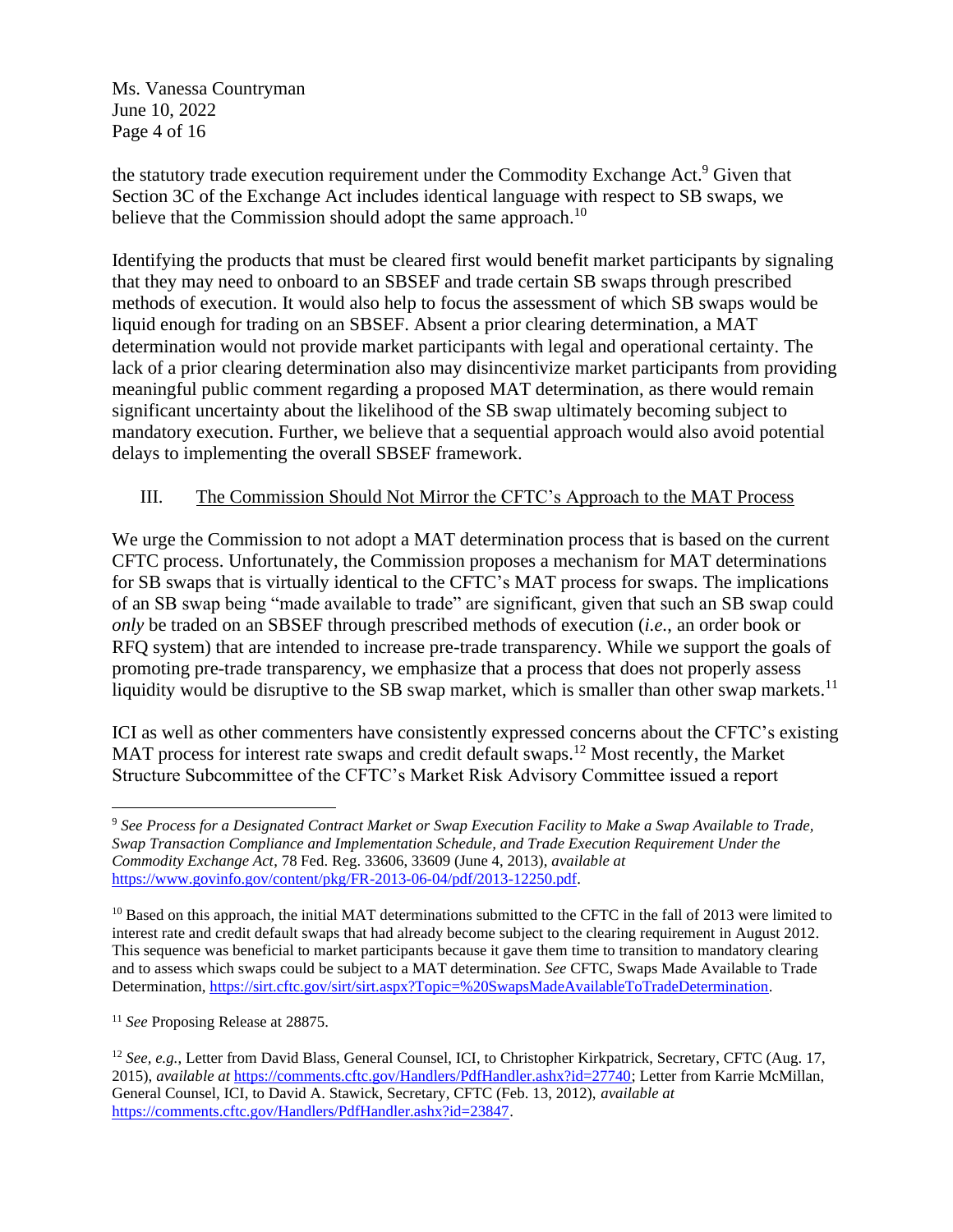[Ms. Vanessa Countryman](#page-0-0) June 10, 2022 Page 5 of 16

representing a "consensus blueprint among market participants" that recognized key concerns regarding the CFTC's MAT process and provided several recommendations to address those concerns. <sup>13</sup> Our recommendations, which we discuss below, align in significant respects with that report. While the CFTC has yet to implement reforms, it has indicated that it intends to consider recommendations to reform its MAT process.<sup>14</sup> We strongly recommend that Commission refrain from adopting a MAT process based on the CFTC's existing flawed process and, instead, coordinate with the CFTC as it considers potential reforms to improve its MAT process.

The concerns we have raised regarding the CFTC's MAT process apply equally, if not more, to the Commission's proposed MAT process because of the unique liquidity profile of the SB swap market.<sup>15</sup> Specifically, the Commission's proposed approach will give SBSEFs the sole ability to dictate the scope of SBSEF trading for market participants based on the commercial interests of SBSEFs.<sup>16</sup> The Commission's proposed factors,<sup>17</sup> which are neither mandatory nor based on calculated thresholds, would permit SBSEFs to assert that an SB swap should be "made available to trade," even absent objective evidence of a sufficiently liquid trading market.<sup>18</sup> This would

<sup>15</sup> The Commission observes that the SB swap market "is a small fraction of the overall swap market." which in turn means that the SB swap market is characterized by fewer transactions and is potentially less liquid than the swap market. As the Commission points out, the global swap market as of December 2020 had a notional amount outstanding of approximately \$571 trillion, while the global SB swap market had a national amount outstanding of approximately \$7.1 trillion. Proposing Release at n. 371 (citing Global OTC Derivatives Market: Table D5.2 Commodity Contracts, Credit Default Swap, Bank for International Settlements (updated Jan. 13, 2022), *available at* [https://stats.bis.org/statx/srs/table/d5.2\)](https://stats.bis.org/statx/srs/table/d5.2).

<sup>16</sup> The Commission's proposed approach raises the risk that an SBSEF that is the only platform listing a particular SB swap could use the process to direct all trading of that SB swap onto its own platform.

<sup>17</sup> Under Proposed Rule 816(b), an SBSEF "shall consider, as appropriate, the following factors: (1) whether there are ready and willing buyers and sellers; (2) the frequency or size of transactions; (3) the trading volume; (4) the number and types of market participants; (5) the bid/ask spread; or (6) the usual number of resting firm or indicative bids and offers."

<sup>13</sup> Market Structure Subcommittee, Market Risk Advisory Committee of the CTFC, *Recommendations Regarding the "Made Available to Trade" (MAT) Process*" (Feb. 10, 2021) ("MRAC Report"), *available at* [https://www.cftc.gov/media/5691/MRAC\\_MarketStructureSubcommitteeRecommendationsRegardingtheMATProc](https://www.cftc.gov/media/5691/MRAC_MarketStructureSubcommitteeRecommendationsRegardingtheMATProcess022321/download) [ess022321/download.](https://www.cftc.gov/media/5691/MRAC_MarketStructureSubcommitteeRecommendationsRegardingtheMATProcess022321/download)

<sup>&</sup>lt;sup>14</sup> The most recent CFTC Regulatory Agenda lists "Amendment to the [MAT] Process" as an item in the "Proposed Rule Stage." Agency Rule List – Fall 2021, Commodity Futures Trading Commission, *available at* [https://www.reginfo.gov/public/do/eAgendaMain?operation=OPERATION\\_GET\\_AGENCY\\_RULE\\_LIST&current](https://www.reginfo.gov/public/do/eAgendaMain?operation=OPERATION_GET_AGENCY_RULE_LIST¤tPub=true&agencyCode=&showStage=active&agencyCd=3038&csrf_token=FB2D0B63ABE591A5E56D43F7A691990D3B89165CC662BBE40547450EB2182E2106654458BD345AEE2F4D5872C706C0A69CC9) [Pub=true&agencyCode=&showStage=active&agencyCd=3038&csrf\\_token=FB2D0B63ABE591A5E56D43F7A69](https://www.reginfo.gov/public/do/eAgendaMain?operation=OPERATION_GET_AGENCY_RULE_LIST¤tPub=true&agencyCode=&showStage=active&agencyCd=3038&csrf_token=FB2D0B63ABE591A5E56D43F7A691990D3B89165CC662BBE40547450EB2182E2106654458BD345AEE2F4D5872C706C0A69CC9) [1990D3B89165CC662BBE40547450EB2182E2106654458BD345AEE2F4D5872C706C0A69CC9.](https://www.reginfo.gov/public/do/eAgendaMain?operation=OPERATION_GET_AGENCY_RULE_LIST¤tPub=true&agencyCode=&showStage=active&agencyCd=3038&csrf_token=FB2D0B63ABE591A5E56D43F7A691990D3B89165CC662BBE40547450EB2182E2106654458BD345AEE2F4D5872C706C0A69CC9)

<sup>&</sup>lt;sup>18</sup> The proposed rules provide that an SBSEF must submit MAT determinations for SB swaps to the Commission, either for approval or self-certification. The SBSEF's filing would be required to include, among other things, an explanation and analysis of its consideration, as appropriate, of the factors set out in the proposed rules. However,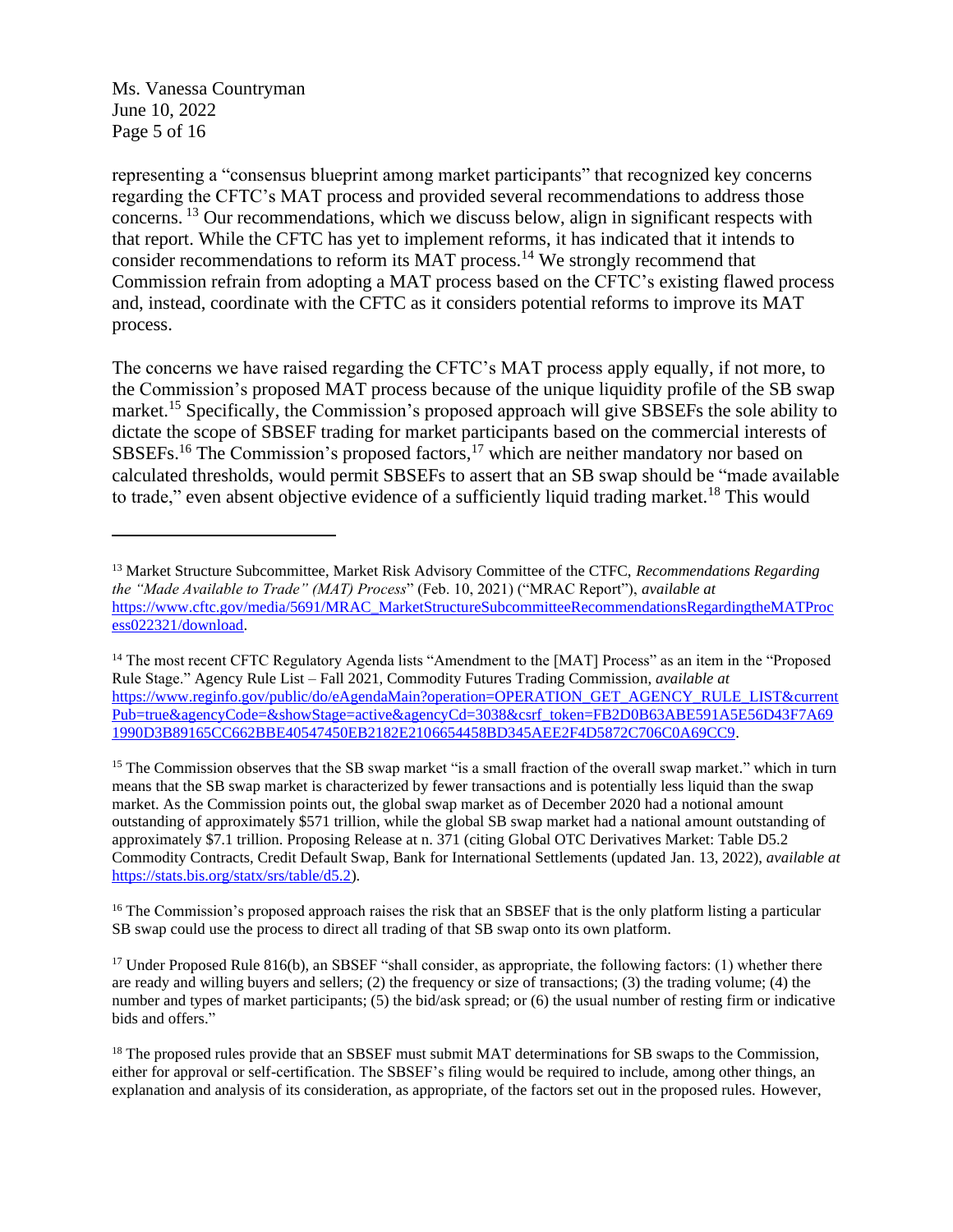[Ms. Vanessa Countryman](#page-0-0) June 10, 2022 Page 6 of 16

have negative consequences for buy-side participants such as funds—requiring SB swaps with insufficient liquidity to be traded via an order book or an RFQ system would raise a significant risk of revealing advisers' sensitive portfolio management strategies. Such information leakage could lead to front-running of funds' trades and to other abusive trading practices that would negatively affect the pricing of SB swaps and of other related instruments, resulting in higher investment costs for adviser's clients, including funds and their investors.

A. The Commission Must Enhance its Authority Over the MAT Determination Process

We recommend that the Commission enhance its oversight over the MAT process by ensuring that it has a more meaningful ability to review and reject MAT determinations, as well as the ability to initiate determinations itself as appropriate. As proposed, if concerns about a particular MAT determination were raised, the Commission would not have adequate time to consider, or authority to challenge, the basis for the determination. The Commission could only reject a determination if the Commission finds it to be "inconsistent with the [Exchange] Act or the Commission's rules thereunder."<sup>19</sup> Without requiring an SBSEF to consider *any* objective factors (*e.g.*, threshold liquidity levels), however, it is not clear how the Commission could ever find that a MAT determination is inconsistent with the Exchange Act or the Commission's rules.<sup>20</sup> The Commission's limited role is concerning, given the potential conflict of interest SBSEFs face when submitting determinations for approval or self-certification.

To most effectively strengthen its authority, the Commission should enhance the MAT determination factors by:

- Clarifying that all factors must be evaluated, rather than just one or a subset;
- Adding as a factor the number of SBSEFs that list the SB swap as a factor, and requiring that at least two SBSEFs list the SB swap; and
- Requiring a minimum amount of trading history (*e.g.*, that an SB swap has been listed for at least 90 days).

the Commission does not provide any further guidance or standards as to the depth and level of such review, or the nature of the required explanation or analysis.

<sup>19</sup> *See* Proposed Rules 806(b) and 807(c)(3).

 $20$  The proposed rules further result in a fundamental contradiction in the applicability of MAT determinations, which is also present in the CFTC's MAT rules, and which we believe the Commission should address before adopting any MAT process. Specifically, the Proposal suggests that a "rule" made or issued by an SBSEF, including a MAT determination, would only be applicable to that SBSEF and its participants or members. Proposed Rules 802, 816(a)(1). Under the Proposal, however, a MAT determination that is approved or certified would affect the participants of *all* SBSEFs by limiting the methods of execution for the applicable SB swap on those SBSEFs and prohibit them from executing OTC trades in the applicable SB swap. *See* Proposed Rule 816(c).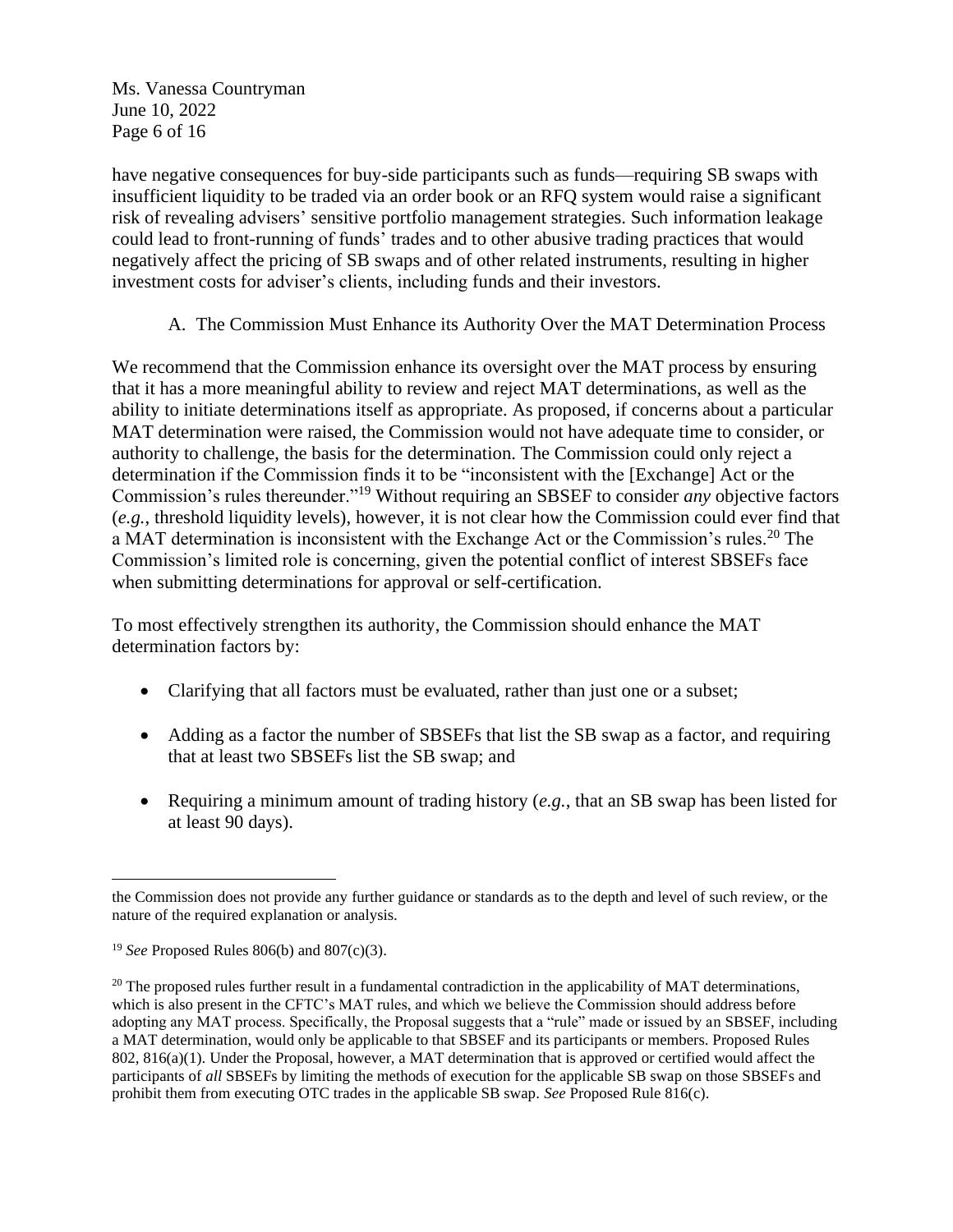[Ms. Vanessa Countryman](#page-0-0) June 10, 2022 Page 7 of 16

The Commission should make the MAT determination factors more robust by establishing at least some objective mandatory criteria. Doing so would provide the Commission with greater authority to reject a MAT determination given the narrow standard of review for "rules" filed with the Commission for approval or self-certification.<sup>21</sup> Likewise, the Commission should require that consideration of each factor be mandatory and require a demonstration of consistent trading over time across multiple SBSEFs. These requirements would address the conflict raised by an SBSEF's commercial incentive to make an SB swap available to trade, as well as ensure that there is enough liquidity in an SB swap before it is subject to a MAT determination. A more robust MAT determination process is critical to bring consistency to the SB swap market over time, as having objective standards would avoid MAT determinations based on subjective assessments of liquidity that may change over time.

B. The Commission Should Provide for an Adequate Opportunity for Public Comment on MAT Determinations

We recommend that the Commission require a 30-day public comment period for all MAT determinations.<sup>22</sup> Under the Proposal, it would be possible for a MAT determination to become effective without an opportunity for public comment.<sup>23</sup> Further, the MAT process would be controlled almost entirely by one segment of the SB swap markets—SBSEFs. Even if the Commission allows for greater Commission input into the process, SBSEFs will likely continue to play a primary role. Market participants provide the Commission with invaluable commentary, insights, and data on the potential effects of proposed rules, as well as help to ensure that rules are implemented in a fair and orderly manner.<sup>24</sup> Because MAT determinations are data intensive, 30 days would give market participants sufficient time to analyze the data presented by the SBSEF, prepare their own data and analyses, and comment effectively on operational and

<sup>&</sup>lt;sup>21</sup> Establishing objective mandatory criteria would give the Commission a more concrete basis with which to find that a MAT determination is "inconsistent with" the Exchange Act or the Commission's rules thereunder. *See supra* at 6.

 $22$  This would ensure there is consistency between the MAT determination process and the Commission's process for review of mandatory clearing determinations, which includes a 30-day public comment period. *See* 15 U.S.C.  $78c-3(b)$ .

<sup>23</sup> The proposed approval procedure does not require any comment period. *See* Proposed Rule 806. The proposed self-certification procedure only provides for a public comment period if the Commission elects to stay the determination for an additional 90-day period. *See* Proposed Rule 807. If the Commission does not issue a stay, it would be possible for a proposed MAT determination submitted pursuant to the self-certification procedure to become effective in 10 business days without any public comment.

<sup>&</sup>lt;sup>24</sup> With respect to the CFTC, the importance of the public comment period for MAT determinations was demonstrated by a SEF's decision in 2013 to amend its initial, overly broad MAT submission in response to public comment on the initial submission. *See* Letter from David Blass, General Counsel, ICI, to Christopher Kirkpatrick, Secretary, CFTC, at 5-6 (Aug. 17, 2015), *available at*

<https://comments.cftc.gov/Handlers/PdfHandler.ashx?id=27740> (discussing Javelin SEF, LLC's MAT submission and how Javelin amended its MAT determination in response to extensive public criticism).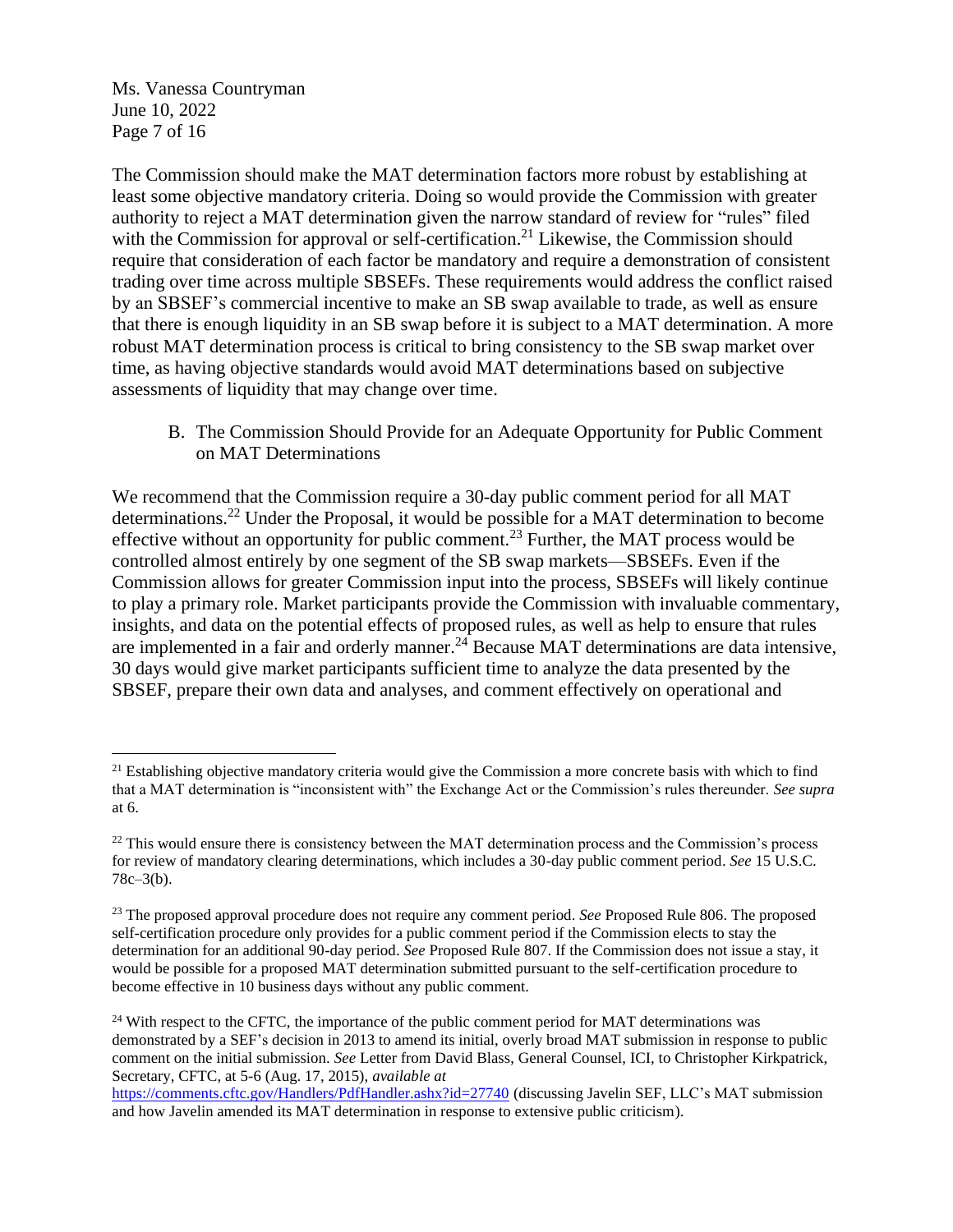[Ms. Vanessa Countryman](#page-0-0) June 10, 2022 Page 8 of 16

technological implications. 25

C. The Commission Should Provide Adequate Time Before a MAT Determination Becomes Effective

The Commission should provide market participants with adequate time following a final MAT determination to prepare their systems and procedures before the determination is made effective. As noted above, an SB swap transaction would need to be executed on an SBSEF upon the later of: (1) 30 days after a MAT determination for that SB swap is approved or certified; and (2) a determination by the Commission that the SB swap is required to be cleared under Section 3C(a) of the Exchange Act, or any later compliance date that the Commission establishes as a term or condition of such determination, or following a stay and review of such determination.<sup>26</sup>

Consistent with the MRAC Report, we recommend that the Commission provide 90 days after a MAT determination is final before it becomes effective.<sup>27</sup> Market participants will need an adequate compliance period after a mandatory clearing determination is made *and* after the swap is first made available to trade on an SBSEF. Under the proposed approach, if an SB swap is made available to trade fewer than 30 days before a mandatory clearing determination, then that SB swap would be subject to mandatory trading on an SBSEF with a less than 30-day compliance period.<sup>28</sup> Moreover, even when an SB swap is already subject to mandatory clearing,

<sup>27</sup> *See* MRAC Report at 3.

<sup>&</sup>lt;sup>25</sup> To implement our recommendation, the Commission should state in the release adopting any final rules that all MAT determinations submitted for approval will be subject to an extension of the 45-day review period, which will include a 30-day comment period. Likewise, the Commission should provide assurance that all MAT determinations submitted for self-certification will be subject to a stay, which will trigger the mandatory 30-day comment period.

<sup>26</sup> As currently worded, the Proposal suggests that the Commission could make a clearing determination *after* a MAT determination is approved or deemed self-certified. As discussed above, we urge the Commission to only allow for MAT determinations with respect to SB swaps that have already been determined to be subject to the clearing requirement. *See supra* at 3-4.

 $^{28}$  For example, if a MAT determination for an SB swap is approved or certified on the first day of a month, and a clearing requirement for that SB swap is made 14 days thereafter, then the compliance date for mandatory trading on an SBSEF could potentially occur at the beginning of the following month. In that case, market participants would have less than 30 days to prepare to comply with the trade execution requirement (*i.e.*, from the time there is *both* a final MAT determination as well as a mandatory clearing determination). This assumes that the Commission provides a compliance date for the clearing determination that is shorter than two weeks. The Commission has not provided certainty in this respect. *See Process for Submissions for Review of Security-Based Swaps for Mandatory Clearing and Notice Filing Requirements for Clearing Agencies; Technical Amendments to Rule 19b–4 and Form 19b–4 Applicable to All Self- Regulatory Organizations*, Exchange Act Release No. 34-67286 (June 28, 2012), 77 Fed. Reg. 41602, 41613 (July 13, 2012) ("SEC Clearing Requirement Rule"), *available at <https://www.govinfo.gov/content/pkg/FR-2012-07-13/pdf/2012-16233.pdf>* (stating that "the timing of implementation of [mandatory clearing] determinations [is] not addressed in the rules being adopted" and that "when a clearing requirement should be implemented will depend on the particular product that the Commission determines is required to be cleared.").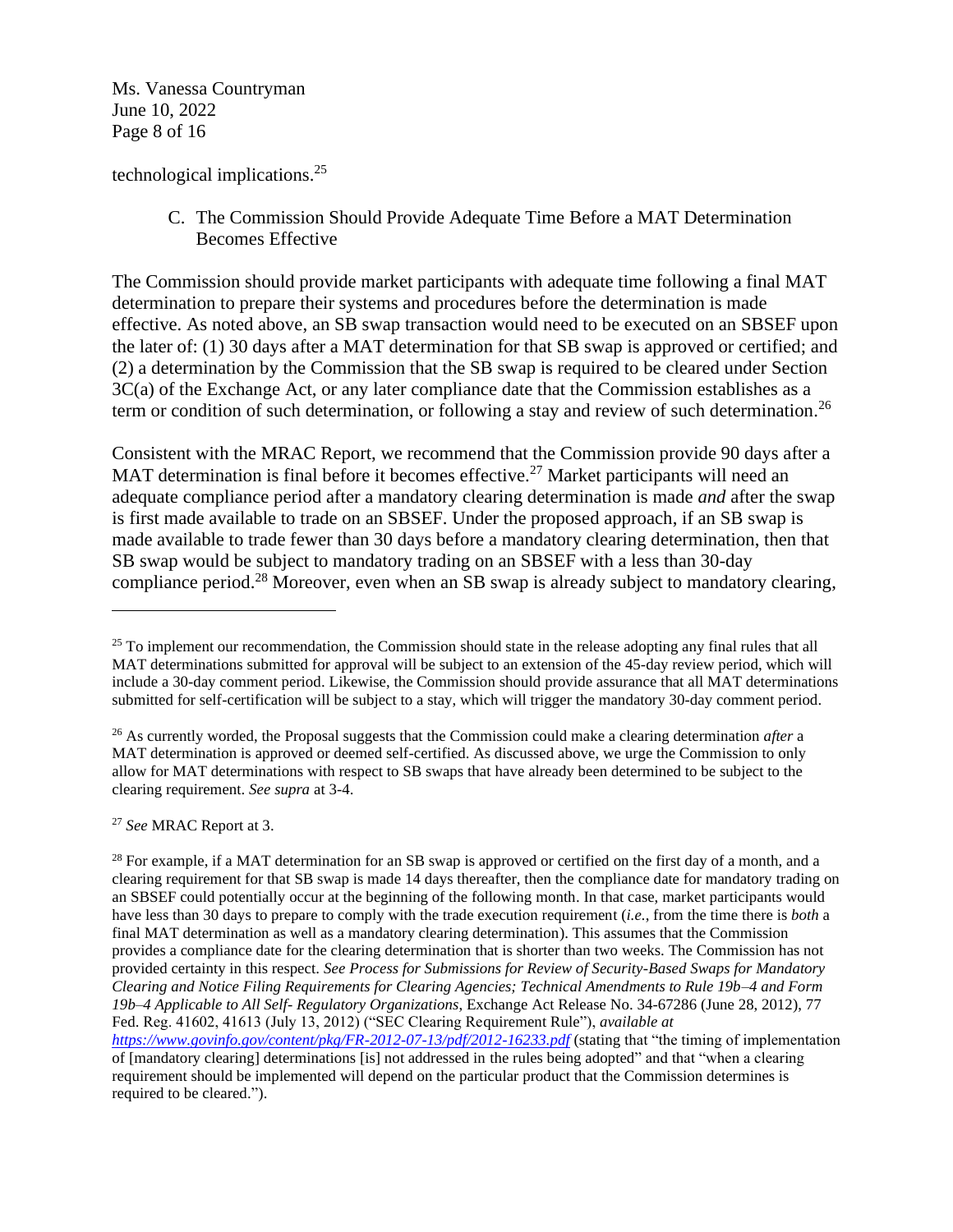[Ms. Vanessa Countryman](#page-0-0) June 10, 2022 Page 9 of 16

the proposed 30-day compliance period would still be inadequate given the complex operational and technological steps that must be taken to trade a new SB swap on an SBSEF. Market participants such as regulated funds will need time to onboard to an SBSEF if necessary, and to further update their systems, processes, and procedures to transact via an SBSEF's order book or RFQ system. 29

D. The Commission Should Develop a Process to Remove an SB Swap from the Trade Execution Requirement, Including on a Temporary Basis

We also strongly recommend that the Commission modify its proposed approach to removing an SB swap from the trade execution requirement, which would mirror the CFTC's current approach. The proposed approach raises a significant risk that an SB swap may be required to be traded on an SBSEF merely because it is listed on one SBSEF, even if there is no liquidity to sustain trading in that SB swap. Such an outcome could be detrimental for both buy-side and sell-side market participants. To ensure that there is adequate liquidity in SB swaps subject to mandatory execution and provide greater certainty to the SB swap markets, the Commission should adopt a process for removing an SB swap from the MAT scope that is similar to the process for making a MAT determination (as modified by our recommendations above).<sup>30</sup>

Given the industry's recent experience with the COVID-19 crisis, and consistent with another recommendation in the MRAC Report, we also urge the Commission to consider the implications that a temporary outage at one or more SBSEFs or a major market disruption would have for SB swaps subject to the trade execution requirement. Among other things, the Commission should consider the circumstances under which it would allow for a temporary suspension of the trade execution requirement and any possible terms for such a suspension, as well as any other relief measures the Commission may be able to provide.

E. The Commission Should Consider Creating an Advisory Board to Help Facilitate the MAT Determination Process

We encourage the Commission to create an industry advisory board to provide recommendations both to the Commission and to SBSEFs on SB swaps that should be added or removed from the list of SB swaps that are subject to the trade execution requirements.<sup>31</sup> The advisory board that

<sup>&</sup>lt;sup>29</sup> We also note that other SBSEFs that do not already list an SB swap that becomes subject to the trade execution requirement, will likely need to update their systems or make other technological changes to be able to offer an order book or RFQ system to allow for trading in that SB swap. Providing adequate implementation time for all SBSEFs would mitigate the risk of a "first mover" advantage to a single SBSEF that is the first to make an SB swap available to trade, a result that would be detrimental to market participant choice.

<sup>&</sup>lt;sup>30</sup> Our recommendations with regards to the removal of an SB swap from the trade execution requirement closely align with the MRAC Report's recommendations. *See* MRAC Report at 3.

 $31$  The Commission's 2011 SBSEF Proposal recognized the benefits of creating an advisory body, individual to each SBSEF, with fair representation of market participants, to help determine the SB swaps that should trade on the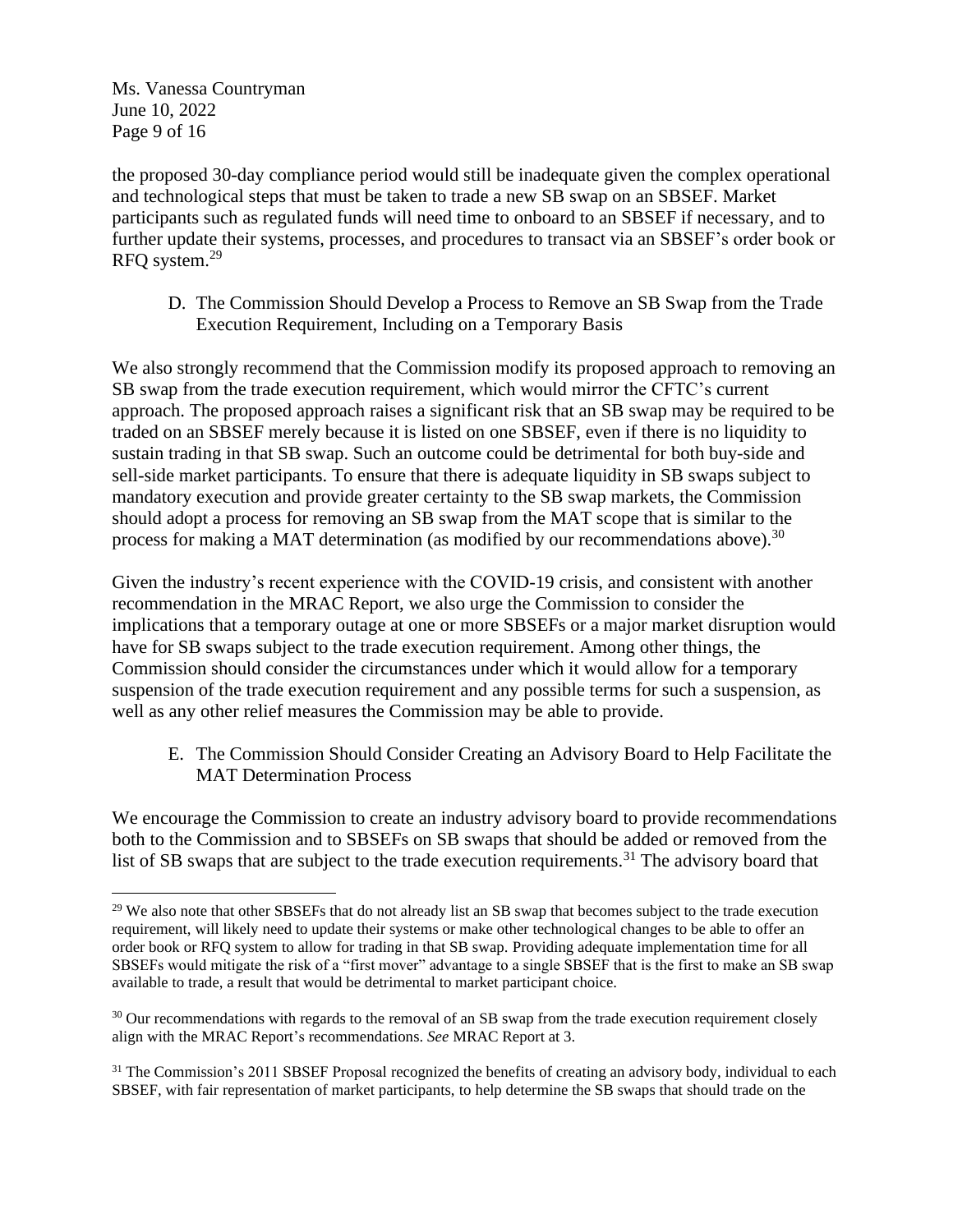[Ms. Vanessa Countryman](#page-0-0) June 10, 2022 Page 10 of 16

the Commission creates should have appropriate expertise and balanced representation, including from the buy side, the sell side, and other stakeholders. This would help further address some of the concerns we have raised regarding the MAT process and ensure that the SB swaps made subject to the trade execution requirement are only the most liquid. Moreover, the advisory board could also help the Commission assess the functioning of the MAT determination process and of the overall SBSEF regulatory framework and provide recommendations for improvement.

# IV. We Support the Proposed Exceptions from the Methods of Execution for Required Transactions with Certain Modifications

We strongly support the Commission's alignment of various exceptions from the required methods of execution on SBSEFs under proposed Rule 815 with the CFTC's existing exceptions from the methods of executions on SEFs. The proposed exceptions, which would provide market participants on SBSEFs with necessary trading and operational flexibility, include (i) the time delay requirement for required transactions on an order book; (ii) exceptions for certain package transactions; and (iii) offsetting and correcting trades to resolve error trades. While we also support the proposed exception for block trades, we provide an additional perspective below on the proposed threshold for such trades, including the pre-trade and post-trade implications, and offer several related recommendations.

A. We Recommend a More Tailored Approach to the Proposed Block Trade Exception

We support the Commission's proposed exception for block trades from the required methods of execution on an SBSEF, $32$  which would provide important flexibility for market participants executing SB swap transactions of a significantly large size. As we have previously explained, rules that facilitate swap block trades allow market participants such as regulated funds to engage in large transactions while mitigating the risks of information leakage and impairment of market liquidity.<sup>33</sup> For purposes of this Proposal, a block trade is defined as an SB swap transaction (not

SBSEF and the SB swaps that should no longer trade on it. *Registration and Regulation of Security-Based Swap Execution Facilities*, Exchange Act Release No. 34–63825 (Feb. 2, 2011), 76 Fed. Reg. 10948, 10968 (Feb. 28, 2011), *available at* [https://www.govinfo.gov/content/pkg/FR-2011-02-28/pdf/2011-2696.pdf.](https://www.govinfo.gov/content/pkg/FR-2011-02-28/pdf/2011-2696.pdf) While we support the creation of an advisory body that plays a similar role as the one proposed by the Commission in 2011, given the impact of MAT determinations on the entire SB market, we believe that creating a single advisory body for the industry would be more beneficial than having each SBSEF create its own. An industry advisory body would be easier to establish and manage through a centralized process under the Commission's supervision and would be in a better position to make recommendations to all SBSEFs and to the Commission, both on the MAT process as well as on the SBSEF's regulatory framework.

 $32$  Block trades could be executed on the SBSEF's non-order book trading system, or away from the SBSEF's trading system, provided that they are executed pursuant to the SBSEF's rules and procedures. Proposed Rule 802(a).

<sup>&</sup>lt;sup>33</sup> Letter from Sarah Bessin, Associate General Counsel, ICI, to Christopher Kirkpatrick, Secretary, CFTC (May 22, 2020), *available at* [https://comments.cftc.gov/Handlers/PdfHandler.ashx?id=29311.](https://comments.cftc.gov/Handlers/PdfHandler.ashx?id=29311)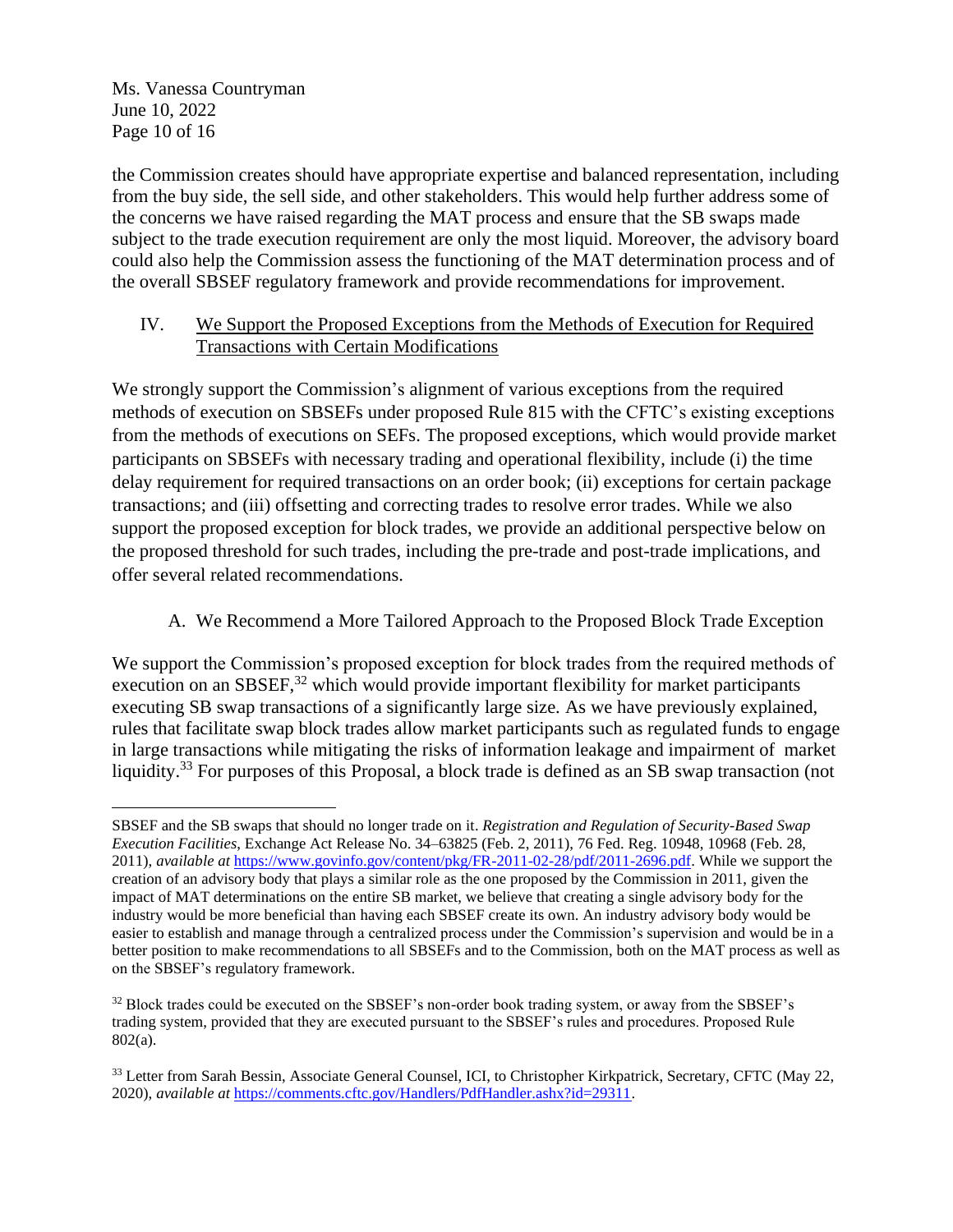[Ms. Vanessa Countryman](#page-0-0) June 10, 2022 Page 11 of 16

including an equity SB swap) that is subject to public dissemination and, among other things, is "a SB swap based on a single credit instrument (or issuer of credit instruments) or a narrowbased index of credit instruments (or issuers of credit instruments) having a notional size of \$5 million or greater."<sup>34</sup> While we appreciate the Commission's effort at providing clarity regarding this proposed exception, we recommend that the Commission delay implementation of the required execution methods until it considers its approach to block trades more comprehensively.

Calibrating appropriate block trade threshold sizes for SB swaps has significant implications for market participants from both a pre- and a post-trade transparency perspective. With respect to pre-trade transparency, requiring a fund to disclose its trading interest in an SB swap of a large notional size to multiple participants—via an order book or an RFQ system—would enable opportunistic market participants to piece together information about the fund's holdings or investment strategy and lead to frontrunning of those potential trades. With respect to post-trade transparency, setting a block trade threshold that is too high would unnecessarily limit the ability to report large-sized SB swap transactions on a delay,<sup>35</sup> which would make it difficult for liquidity providers to hedge such positions, leading to higher trading costs and less efficient trading for funds and other market participants.<sup>36</sup> The magnitude of these risks depends on, among other factors, an SB swap's liquidity profile.

We are concerned that applying a single notional threshold—across all applicable SB swaps with respect to SBSEF trading and for any additional future rulemaking related to post-trade public reporting—does not adequately account for varying levels of liquidity across different categories or types of SB swaps. The Commission derived the \$5 million block threshold based on a condition to existing no-action relief that is currently available on a limited basis for credit-based

<sup>&</sup>lt;sup>34</sup> A block trade must also involve an SB swap that is listed on an SBSEF and must be reported subject to the rules and procedures of the SBSEF. Proposed Rule 802(a).

 $35$  In adopting Regulation SBSR in 2015, the Commission did not finalize rules related to block trades, in particular a reporting delay. *Regulation SBSR—Reporting and Dissemination of Security-Based Swap Information*, Exchange Act Release No. 34-74244 (Feb. 11, 2015), 80 Fed. Reg. 14564, 14617 (Mar. 19, 2015) ("SBSR Adopting Release"), *available at [https://www.govinfo.gov/content/pkg/FR-2015-03-19/pdf/2015-03124.pdf.](https://www.govinfo.gov/content/pkg/FR-2015-03-19/pdf/2015-03124.pdf)* Under the current reporting rules, counterparties have up to 24 hours after the time of execution to report most SB swap transactions (including block trades), which would then be publicly disseminated immediately thereafter. *Id*. at 14616. The Commission instead established an "interim phase," during which period it would collect and analyze data to inform a future rulemaking related to block trades and non-block trades. *Id*.

<sup>&</sup>lt;sup>36</sup> Counterparties to these transactions, which typically are dealers, are willing to provide this liquidity to funds if the dealers can offset the risks of the resulting positions at a reasonable cost. Other market participants' knowledge of a block trade before the dealer has an adequate time to lay off those risks may provide an opportunity for those seeking to profit from this knowledge to place trades in anticipation of the dealer's hedging activity, while driving up the price or otherwise attempting to extract a higher premium from the dealer to offset those positions. As a result, those offsetting transactions may become more difficult and costlier to execute, potentially increasing the costs of market making. This risk may cause dealers to raise the costs of providing liquidity for block trades to compensate for the difficulty in hedging their positions in the market. These higher costs, in turn, will be passed on to regulated funds and their investors. To avoid this outcome, funds may be forced to break up block trades into smaller orders, which creates market inefficiencies and may diminish liquidity.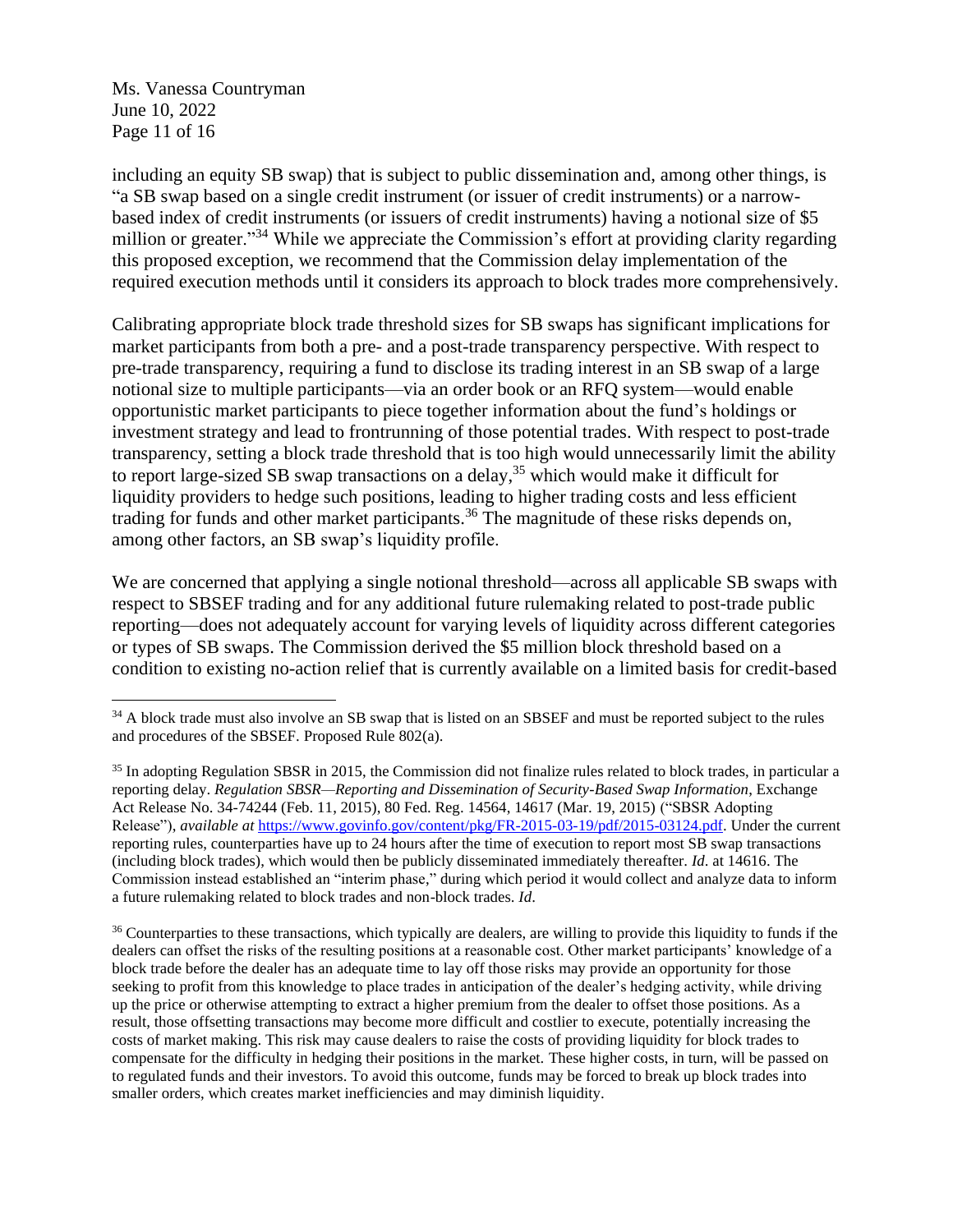[Ms. Vanessa Countryman](#page-0-0) June 10, 2022 Page 12 of 16

 $SB$  swaps<sup>37</sup> and further justified this threshold relying merely on single-name CDS transaction data.<sup>38</sup> Given the differences in liquidity across different SB swaps, the Commission should instead base its thresholds on more comprehensive transaction data obtained pursuant to Regulation SBSR. Taking such a data-driven approach would allow the Commission to assess the liquidity of different SB swaps based on, for example, swap term, underlying security, and other characteristics.<sup>39</sup> This would enable the Commission, similar to the CFTC, to formulate different types or categories of SB swaps and propose differing block trade sizes that are more appropriately tailored to the liquidity characteristics of each type or group. <sup>40</sup> Importantly, this approach would be consistent with the Dodd-Frank requirement that the Commission, among other things, "[s]pecify the criteria for determining what constitutes a large notional [SB] swap transaction (block trade) *for particular markets and contracts*" (emphasis added).<sup>41</sup>

Consistent with our recommendation above, we also recommend that the Commission conduct further analysis before determining block treatment for equity SB swaps. In declining to provide

 $39$  In issuing the Proposal, the Commission considered only a "sample of [SB swap] transaction data that includes certain segments of the market," including some SB swap transaction data that only started being reported in November 2021 under Regulation SBSR. Proposing Release at 28938-39 (stating that the Commission based its analysis on: DTCC's data on single-name CDS transactions, which has certain limitations; and on SB swap transaction data reported to SB swap data repositories (SDRs) under Regulation SBSR between November 8, 2021 and February 28, 2022); *SEC Approves Registration of First Security-Based Swap Data Repository; Sets the First Compliance Date for Regulation SBSR*, SEC, Press Release (May 7, 2021), *available at* <https://www.sec.gov/news/press-release/2021-80> (noting that on November 8, 2021, new rules went into effect requiring SB swap transaction data to be reported to an SDR, and thus made available to the Commission).

<sup>40</sup> We note that the Commission recently proposed different categories of types of SB swaps—with specified thresholds—for purposes of a large SB swap position reporting framework. *See Prohibition Against Fraud, Manipulation, or Deception in Connection with Security-Based Swaps; Prohibition Against Undue Influence Over Chief Compliance Officers; Position Reporting of Large Security-Based Swap Positions*, Exchange Act Release No. 34-93784 (Dec. 15, 2021), 87 Fed. Reg. 6652 (Feb. 4, 2022), *available at* [https://www.govinfo.gov/content/pkg/FR-](https://www.govinfo.gov/content/pkg/FR-2022-02-04/pdf/2021-27531.pdf)[2022-02-04/pdf/2021-27531.pdf.](https://www.govinfo.gov/content/pkg/FR-2022-02-04/pdf/2021-27531.pdf) Further, the Proposal argues that there is no block trade threshold on the CFTC's side for the Commission to harmonize with, as the CFTC divides swap asset classes into various categories and sets forth a minimum block trade size threshold for each category, but none of those categories corresponds to SB swaps. Proposing Release at 28896.

<sup>41</sup> Exchange Act Section  $13m(1)$ (E).

 $37$  When it imposed that condition, the Commission noted that FINRA applies a \$5 million cap when disseminating transaction reports of economically similar cash debt securities. *See* Proposing Release at 28896.

<sup>&</sup>lt;sup>38</sup> The Commission states that, in proposing block trade thresholds, it "considered the distribution of transaction size in the single-name CDS market, which the Commission believes is representative of the market for [SB swaps] based on a single credit instrument (or issuer of credit instruments) or a narrow-based index of credit instruments (or issuers of credit instruments)." Proposing Release at 28944. We note, however, that the Commission did not apply the criteria that it previously said it would use to determine block trade thresholds, which included: (1) the absolute size of the transaction; (2) the size of the transaction relative to other similar transactions; (3) the size of the transaction relative to some measure of overall volume for that SB swap instrument; and (4) the size of the transaction relative to some measure of overall volume for the security or securities underlying the SB swap. SBSR Adopting Release at 14617.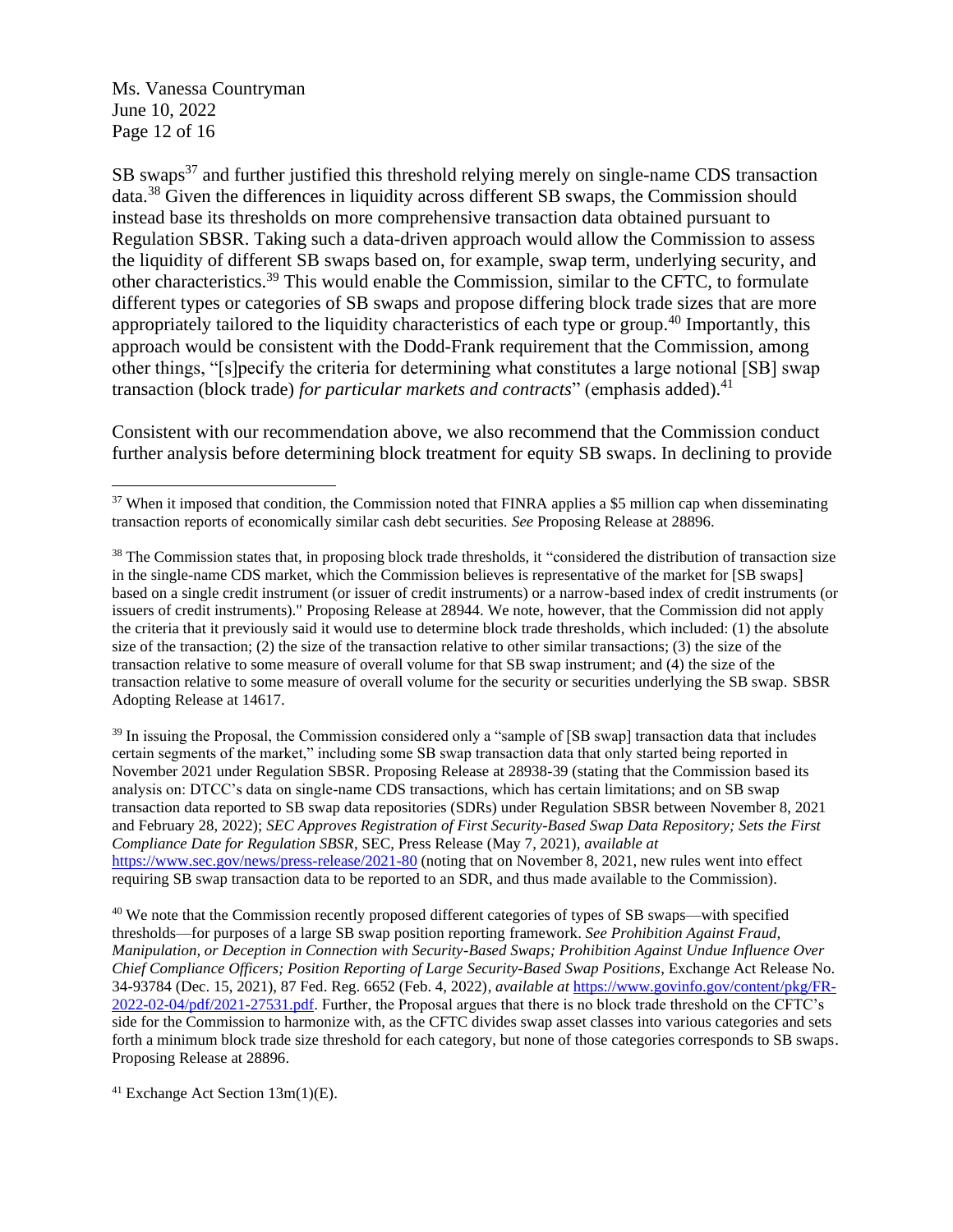[Ms. Vanessa Countryman](#page-0-0) June 10, 2022 Page 13 of 16

block treatment, the Proposal merely states, without further analysis or justification, that the Commission's approach follows the CFTC's approach with respect to equity swaps—an approach with which we previously disagreed. $^{1/2}$  The CFTC reasoned that block treatment of equity swaps for post-trade reporting purposes is not appropriate because (i) a highly liquid underlying cash market for equities exists; (ii) the equity index swaps market is small relative to the futures, options, and cash equity index markets; and (iii) no time delays exist for reporting block trades in the underlying equity cash markets.<sup>43</sup> The Commission, however, should undertake additional analysis to demonstrate that these justifications apply equally to the categories or types of equity-based swaps specifically under its jurisdiction, which include, for example, total return swaps based on a single security or loan, or a narrow-based security index. 44

We further recommend that, as part of its analysis, the Commission determine whether block treatment would be appropriate for equity-based SB swaps in the pre-trade transparency context. Similar to other categories or types of large-sized SB swaps that would qualify for block treatment, flexible execution with respect to large-sized, equity-based SB swaps is important to avoid information leakage regarding a market participant's investment strategies.<sup>45</sup>

# V. The Commission Should Address the Use of Pre-Execution Communications

We request that the Commission address the extent to which market participants may utilize "pre-execution communications"<sup>46</sup> when trading on an SBSEF. The CFTC has specified that

<sup>44</sup> *Further Definition of ''Swap,'' ''Security-Based Swap,'' and ''Security-Based Swap Agreement''; Mixed Swaps; Security-Based Swap Agreement Recordkeeping*, Exchange Act Release Nos. 33–9338; 34–67453 (July 18, 2012), 77 Fed. Reg. 48208, 48264 (Aug. 13, 2012), *available at* [https://www.govinfo.gov/content/pkg/FR-2012-08-](https://www.govinfo.gov/content/pkg/FR-2012-08-13/pdf/2012-18003.pdf) [13/pdf/2012-18003.pdf.](https://www.govinfo.gov/content/pkg/FR-2012-08-13/pdf/2012-18003.pdf)

<sup>45</sup> We note that with respect to underlying cash equities, the Commission does define what constitutes a block trade. *See, e.g.*, Rule 600(a)(9) of Regulation NMS, which defines "block size" as an order that is: (i) at least 10,000 shares or (ii) a quantity of stock having a market value of at least \$200,000.

<sup>42</sup> Letter from Karrie McMillan, General Counsel, ICI, to David Stawick, Secretary, CFTC, at 5 (May 14, 2012), *available at* [https://comments.cftc.gov/Handlers/PdfHandler.ashx?id=24378.](https://comments.cftc.gov/Handlers/PdfHandler.ashx?id=24378)

<sup>43</sup> *Procedures To Establish Appropriate Minimum Block Sizes for Large Notional Off-Facility Swaps and Block Trades*, 78 Fed.Reg. 32866, 32884 (May 31, 2013) [https://www.govinfo.gov/content/pkg/FR-2013-05-31/pdf/2013-](https://www.govinfo.gov/content/pkg/FR-2013-05-31/pdf/2013-12133.pdf) [12133.pdf.](https://www.govinfo.gov/content/pkg/FR-2013-05-31/pdf/2013-12133.pdf) The CFTC maintained this reasoning in recent changes to its real-time reporting rules but stated that it "will continue to assess the equity asset class when it recalculates the block levels every year." *Real-Time Public Reporting Requirements*, 85 Fed. Reg. 75422, 75448-49 (Nov. 25, 2020), *available at* [https://www.govinfo.gov/content/pkg/FR-2020-11-25/pdf/2020-21568.pdf.](https://www.govinfo.gov/content/pkg/FR-2020-11-25/pdf/2020-21568.pdf)

<sup>46</sup> For instance, the CFTC defines "pre-execution communications" as "communications between market participants to discern interest in the execution of a transaction prior to the exposure of the market participant's orders (*e.g.*, price, size, and other terms) to the market; such communications include discussion of the size, side of market, or price of an order, or a potentially forthcoming order." *Swap Execution Facilities and Trade Execution*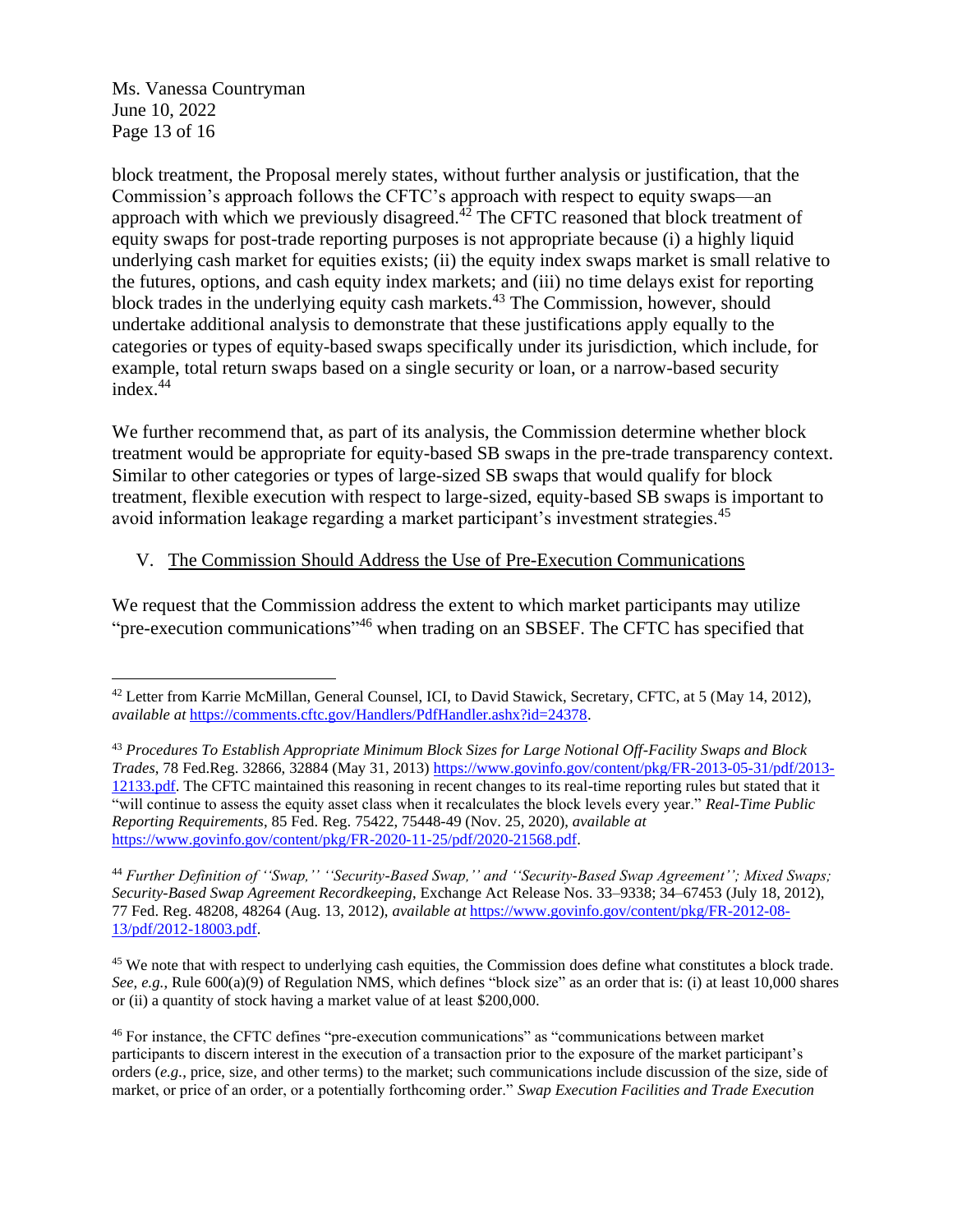[Ms. Vanessa Countryman](#page-0-0) June 10, 2022 Page 14 of 16

such communications may occur pursuant to a SEF's rules that have been certified to or approved by the [CFTC].<sup>47</sup> Unlike the CFTC, however, the Commission does not set forth parameters or guidance with respect to what constitutes pre-execution communications when trading on SBSEFs. The Commission should align its rules with those of the CFTC in this respect, given that pre-execution communication is a standard market practice that investment advisers use to guard against information leakage and obtain fair pricing for large-sized trades and package transactions, among other types of transactions, on behalf of funds and other clients.

### VI. The Commission Should Align Its Cross-Border Application with the CFTC's Approach

With respect to the cross-border application of trading venue and trade execution requirements for SB swaps, we urge the Commission to ensure that its proposed approach to granting exemptions will produce outcomes similar to those of the CFTC. The CFTC has granted exemptions from SEF registration to foreign swap trading facilities in in the European Union, Japan, and Singapore and has determined that such facilities can be used to execute swaps that are subject to the CFTC's trade execution requirement.<sup>48</sup> The CFTC provided these exemptions (1) based on requests from regulators on behalf of the facilities under each of their respective jurisdiction; and (2) after finding that these facilities are "subject to comparable, comprehensive supervision and regulation" by their respective regulators.

To further harmonize with the CFTC's SEF framework, and promote consistency and simplicity, we recommend that the Commission apply its standards under proposed Rule 833 in a manner that would align the scope of its exempted venues with those venues that have obtained an exemption from the CFTC. We are concerned about potential misalignment, given that the Commission notes that it would not necessarily be required to utilize the CFTC's standard for equivalence and could provide an exemption if doing so is "necessary or appropriate in the public interest, and consistent with the protection of investors."<sup>49</sup> US-based investment managers, some of which manage non-US regulated funds, would likely seek to utilize the same trading venues for trading SB swaps as they use today for trading swaps, both in and outside the US. These investment managers would face significant costs and burdens if the two regulatory approaches produce different outcomes for swaps and SB swaps regarding where a transaction may be executed. Further, these managers could face an unintended economic disadvantage if other global market participants avoid trading with the managers' non-US fund clients solely to avoid being subject to the Commission's SBSEF requirements.

*Requirement*, 83 Fed.Reg 61946, 61985 (Nov. 30, 2018) ("CFTC 2018 Proposal"), *available at*  [https://www.govinfo.gov/content/pkg/FR-2018-11-30/pdf/2018-24642.pdf.](https://www.govinfo.gov/content/pkg/FR-2018-11-30/pdf/2018-24642.pdf)

<sup>47</sup> 17 CFR 37.203(a).

<sup>48</sup> CFTC, Exemption of Foreign Swap Trading Facilities from SEF Registration, [https://www.cftc.gov/International/ForeignMarketsandProducts/ExemptSEFs.](https://www.cftc.gov/International/ForeignMarketsandProducts/ExemptSEFs) 

<sup>49</sup> *See* Proposing Release at 28924 n. 246.